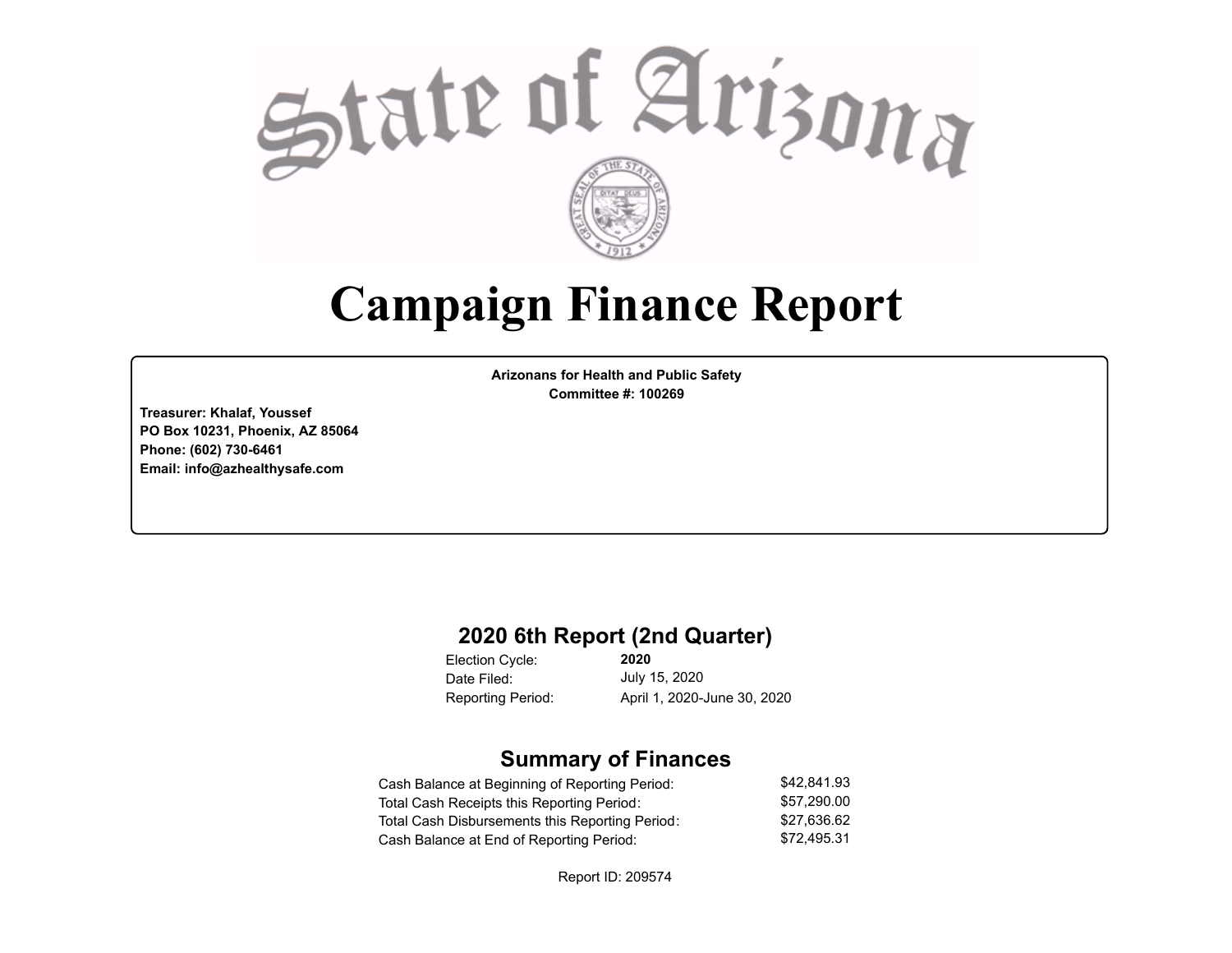# Covers 04/01/2020 to 06/30/2020

# **Summary of Activity** Filed on 07/15/2020

| <b>Income</b>                                    | <b>Schedule</b> | <b>This Period</b> |        |             | <b>Total to Date</b> |
|--------------------------------------------------|-----------------|--------------------|--------|-------------|----------------------|
|                                                  |                 | Cash               | Other  | Total       |                      |
| Personal and Family Contributions                | C <sub>1</sub>  | \$0.00             | \$0.00 | \$0.00      | \$0.00               |
| Individual Contributions                         | C <sub>2</sub>  | \$7,290.00         | \$0.00 | \$7,290.00  | \$7,315.00           |
| <b>Contributions from Political Committees</b>   | C3a,b,c         | \$0.00             | \$0.00 | \$0.00      | \$0.00               |
| <b>Business Contributions</b>                    | C4a.b.c         | \$50,000.00        | \$0.00 | \$50,000.00 | \$100,000.00         |
| <b>Small Contributions</b>                       | C <sub>5</sub>  | \$0.00             | \$0.00 | \$0.00      | \$0.00               |
| <b>CCEC Funding and Matching</b>                 | C <sub>6</sub>  | \$0.00             | \$0.00 | \$0.00      | \$0.00               |
| <b>Qualifying Contributions</b>                  | C <sub>7</sub>  | \$0.00             | \$0.00 | \$0.00      | \$0.00               |
| Loans Made to this Committee                     | 1ء              | \$0.00             | \$0.00 | \$0.00      | \$0.00               |
| Other Receipts, including Interest and Dividends | R <sub>1</sub>  | \$0.00             | \$0.00 | \$0.00      | \$0.00               |
| <b>Transfers from Other Committees</b>           | T <sub>1</sub>  | \$0.00             | \$0.00 | \$0.00      | \$0.00               |
| Cash Surplus from Previous Committee             | S <sub>1</sub>  | \$0.00             | \$0.00 | \$0.00      | \$0.00               |
| <b>Total Income</b>                              |                 | \$57,290.00        | \$0.00 | \$57,290.00 | \$107,315.00         |

| <b>Expenditures</b>                            | <b>Schedule</b> | <b>This Period</b> |        |             |                      |
|------------------------------------------------|-----------------|--------------------|--------|-------------|----------------------|
|                                                |                 | Cash               | Other  | Total       | <b>Total to Date</b> |
| <b>Operating Expenses</b>                      | E1              | \$27,636.62        | \$0.00 | \$27,636.62 | \$34,819.69          |
| Independent & Ballot Measure Expenditures      | E2a,b,c         | \$0.00             | \$0.00 | \$0.00      | \$0.00               |
| Contributions to Committees/Businesses         | E3a - E3f       | \$0.00             | \$0.00 | \$0.00      | \$0.00]              |
| Small Expenses                                 | E <sub>4</sub>  | \$0.00             | \$0.00 | \$0.00      | \$0.00               |
| <b>Transfers to Other Committees</b>           | T1              | \$0.00             | \$0.00 | \$0.00      | \$0.00               |
| Loans Made by This Committee                   | L2              | \$0.00             | \$0.00 | \$0.00      | \$0.00               |
| Disposal of Surplus Cash                       | S <sub>1</sub>  | \$0.00             | \$0.00 | \$0.00      | \$0.00               |
| <b>Total Expenditures</b>                      |                 | \$27,636.62        | \$0.00 | \$27,636.62 | \$34,819.69          |
| <b>Bill Payments for Previous Expenditures</b> | D <sub>1</sub>  | \$0.00             |        | \$0.00      | \$0.00               |
| <b>Total Cash Disbursed</b>                    |                 | \$27,636.62        |        |             |                      |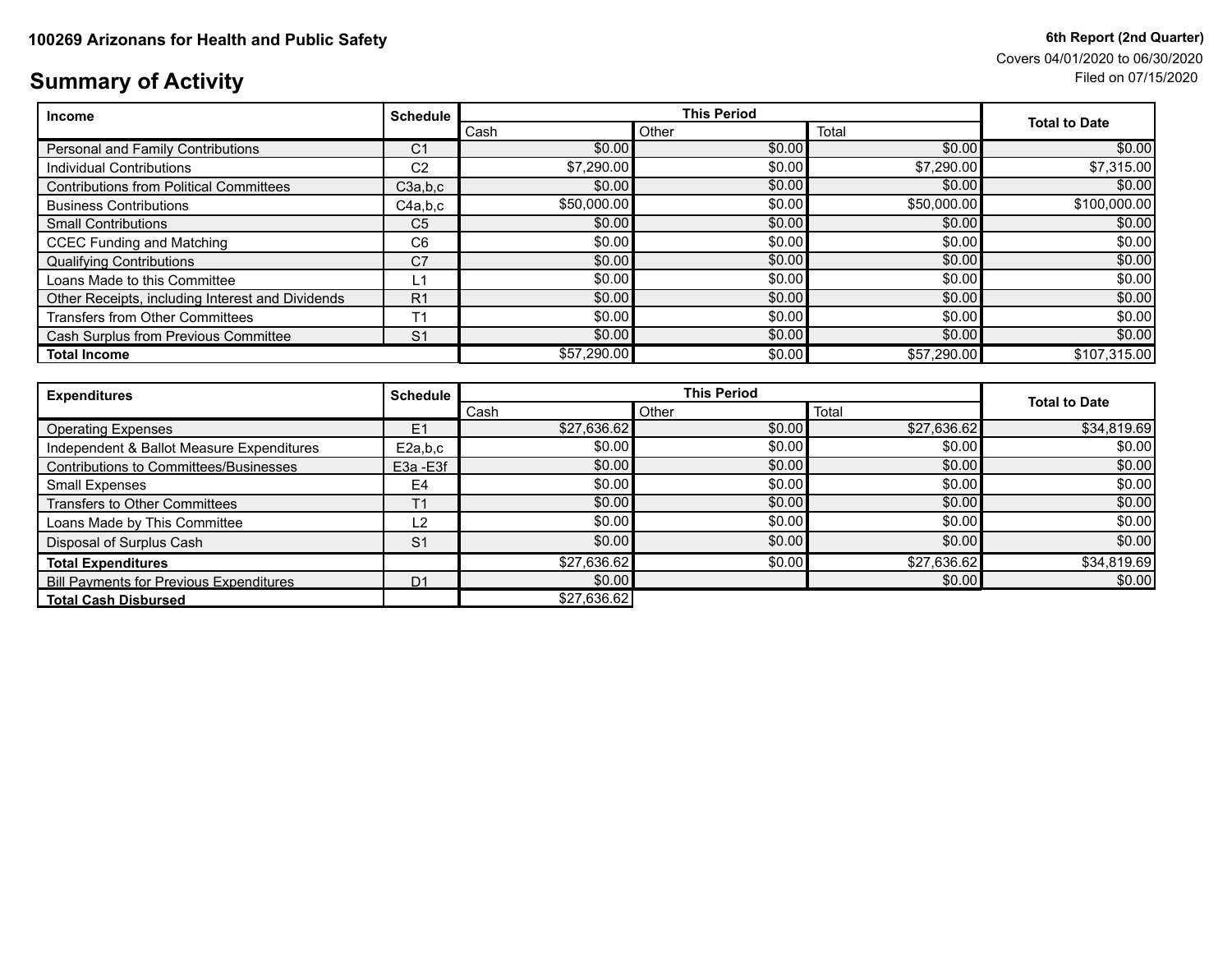# **Schedule C2 - Individual contributions Date Amount Cycle To Date**

Covers 04/01/2020 to 06/30/2020

|                    | Schedule C2 - Individual contributions         | <b>Date</b> | <b>Amount</b> | <b>Cycle To Date</b> |
|--------------------|------------------------------------------------|-------------|---------------|----------------------|
| Name:              | O'Bannon, Glenn                                | 04/21/2020  | \$25.00       | \$115.00             |
| <b>Address:</b>    | 4514 W Lawrence Ln, Glendale, AZ 85302         |             | Cash          |                      |
| <b>Occupation:</b> | SOFTWARE ENGINEER, RAINBOW STUDIOS             |             |               |                      |
| Name:              | Rushing, Travis                                | 04/28/2020  | \$100.00      | \$100.00             |
| <b>Address:</b>    | 1362 Ridgewood Dr, Prescott, AZ 86305          |             | Cash          |                      |
| Occupation:        | Retired, retired                               |             |               |                      |
| Name:              | Cornella, Jeffrey                              | 05/05/2020  | \$50.00       | \$50.00              |
| <b>Address:</b>    | 7565 East Tranquil Place, Cave Creek, AZ 85331 |             | Cash          |                      |
| Occupation:        | Physician, Mayo Clinic                         |             |               |                      |
| Name:              | Nesbitt, Sharyn                                | 05/05/2020  | \$100.00      | \$100.00             |
| <b>Address:</b>    | 7308 W Reade Ave, Glendale, AZ 85303           |             | Cash          |                      |
| Occupation:        | Retired, Retired                               |             |               |                      |
| Name:              | Rutkowski, Richard                             | 05/06/2020  | \$100.00      | \$150.00             |
| <b>Address:</b>    | 15603 E Robin Dr, Fountain Hills, AZ 85268     |             | Cash          |                      |
| <b>Occupation:</b> | Associate Director, HonorHealth                |             |               |                      |
| Name:              | Fowler, Merilee                                | 05/07/2020  | \$500.00      | \$500.00             |
| <b>Address:</b>    | 826 N Garner Ln, Camp Verde, AZ 86322          |             | Cash          |                      |
| <b>Occupation:</b> | Executive Director, Matforce                   |             |               |                      |
| Name:              | O'Bannon, Glenn                                | 05/12/2020  | \$20.00       | \$115.00             |
| <b>Address:</b>    | 4514 W Lawrence Ln, Glendale, AZ 85302         |             | Cash          |                      |
| <b>Occupation:</b> | SOFTWARE ENGINEER, RAINBOW STUDIOS             |             |               |                      |
| Name:              | <b>CARVER, BERNICE</b>                         | 05/13/2020  | \$100.00      | \$100.00             |
| Address:           | PO Box 2763, Flagstaff, AZ 86003               |             | Cash          |                      |
| Occupation:        | Retired, Retired                               |             |               |                      |
| Name:              | Rutkowski, Richard                             | 05/21/2020  | \$50.00       | \$150.00             |
| <b>Address:</b>    | 15603 E Robin Dr, Fountain Hills, AZ 85268     |             | Cash          |                      |
| Occupation:        | Associate Director, HonorHealth                |             |               |                      |
| Name:              | O'Bannon, Glenn                                | 05/27/2020  | \$25.00       | \$115.00             |
| <b>Address:</b>    | 4514 W Lawrence Ln, Glendale, AZ 85302         |             | Cash          |                      |
| Occupation:        | SOFTWARE ENGINEER, RAINBOW STUDIOS             |             |               |                      |
| Name:              | O'Bannon, Glenn                                | 06/12/2020  | \$20.00       | \$115.00             |
| <b>Address:</b>    | 4514 W Lawrence Ln, Glendale, AZ 85302         |             | Cash          |                      |
| <b>Occupation:</b> | SOFTWARE ENGINEER, RAINBOW STUDIOS             |             |               |                      |
| Name:              | Coons, Beth                                    | 06/29/2020  | \$5,000.00    | \$5,000.00           |
| <b>Address:</b>    | 1539 E Elmwood Cir, Mesa, AZ 85203             |             | Cash          |                      |
| Occupation:        | Retired, Retired                               |             |               |                      |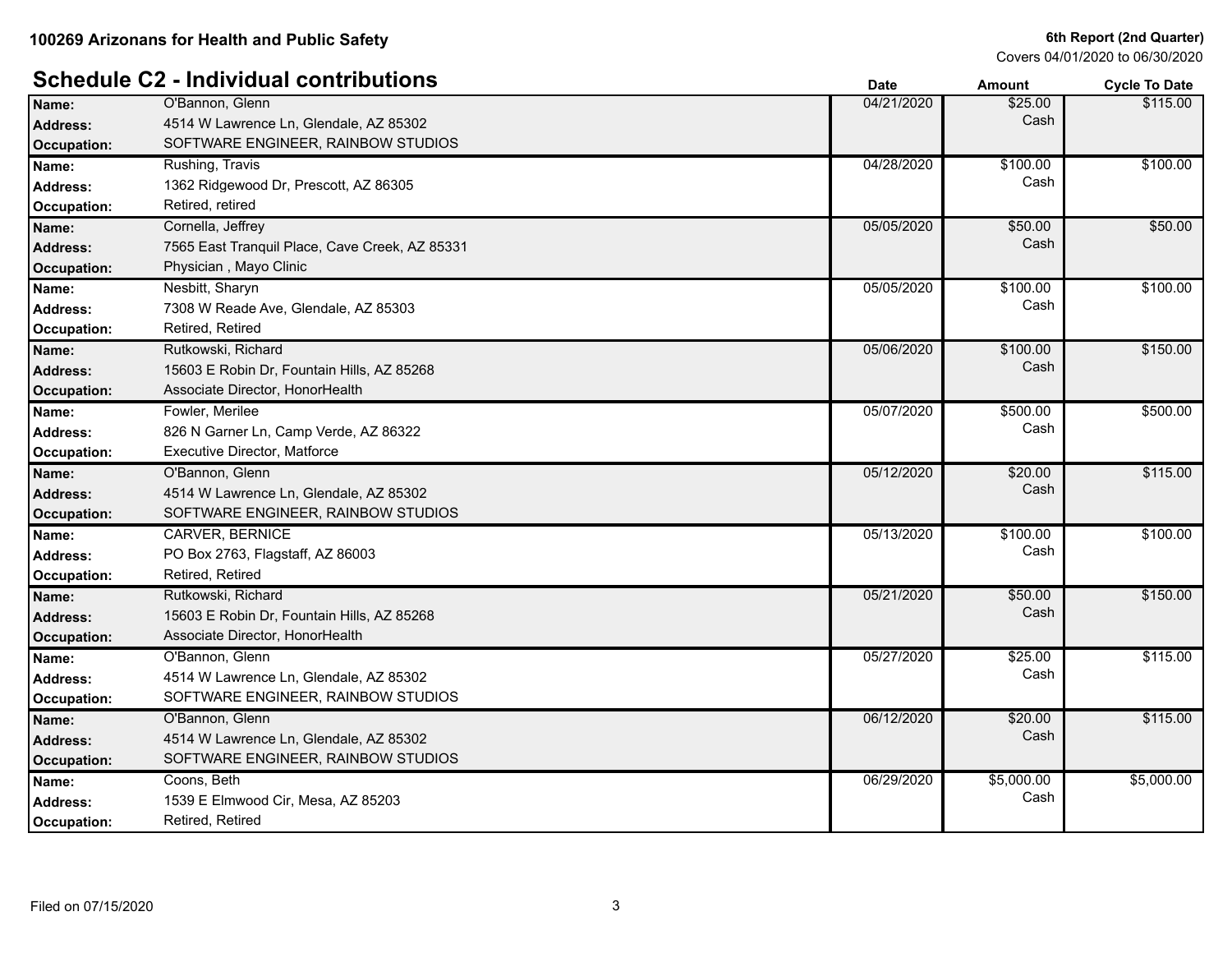### **6th Report (2nd Quarter)**

Covers 04/01/2020 to 06/30/2020

|                                   | <b>Schedule C2 - Individual contributions</b>  | Date       | Amount     | <b>Cycle To Date</b> |
|-----------------------------------|------------------------------------------------|------------|------------|----------------------|
| Name:                             | Kesler, Gina                                   | 06/30/2020 | \$100.00   | \$100.00             |
| Address:                          | 2303 N 44th St, Ste 14-1249, Phoenix, AZ 85008 |            | Cash       |                      |
| Occupation:                       | Professional Business Services, Self-employed  |            |            |                      |
| Name:                             | Reiger, John-Paul                              | 06/30/2020 | \$100.00   | \$100.00             |
| Address:                          | 5747 N 12th PI, Phoenix, AZ 85014              |            | Cash       |                      |
| Occupation:                       | Development, CAP                               |            |            |                      |
| Name:                             | Twist. Steve                                   | 06/30/2020 | \$1,000.00 | \$1,000.00           |
| Address:                          | 13870 N 98th PI, Scottsdale, AZ 85260          |            | Cash       |                      |
| <b>Occupation:</b>                | Attorney, Service Group of America             |            |            |                      |
| Total of Individual Contributions |                                                | \$7,290.00 |            |                      |
| Total of Refunds Given            |                                                |            | \$0.00     |                      |
|                                   | <b>Net Total of Individual Contributions</b>   |            | \$7,290.00 |                      |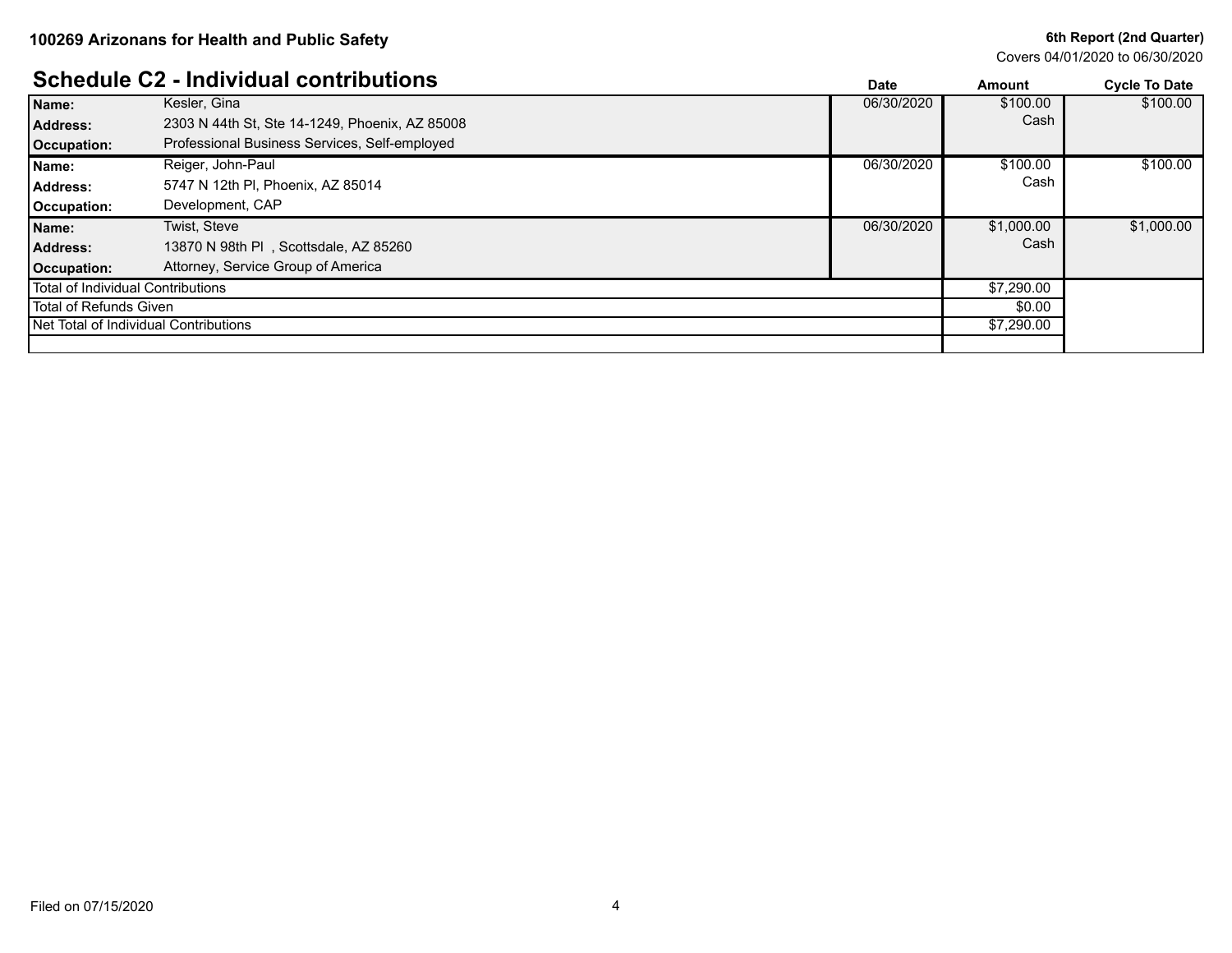#### **6th Report (2nd Quarter)**

Covers 04/01/2020 to 06/30/2020

# **Schedule C4b - Contributions from Corporations/LLCs Date Date Amount Cycle To Date**

|                                            |                                        | Dalc       | Allivulit   | <b>OVLIG</b> TO DATE |
|--------------------------------------------|----------------------------------------|------------|-------------|----------------------|
| Name:                                      | Center for Arizona Policy Action       | 06/17/2020 | \$50,000.00 | \$100,000.00         |
| Address:                                   | PO Box 97250, Phoenix, AZ 85060        |            | Cash        |                      |
| Trans. Type:                               | Contributions from Corps and LLCs      |            |             |                      |
|                                            | Total of Contributions from Corps/LLCs |            | \$50,000.00 |                      |
| Total of Refunds Given                     |                                        | \$0.00     |             |                      |
| Net Total of Contributions from Corps/LLCs |                                        |            | \$50,000.00 |                      |
|                                            |                                        |            |             |                      |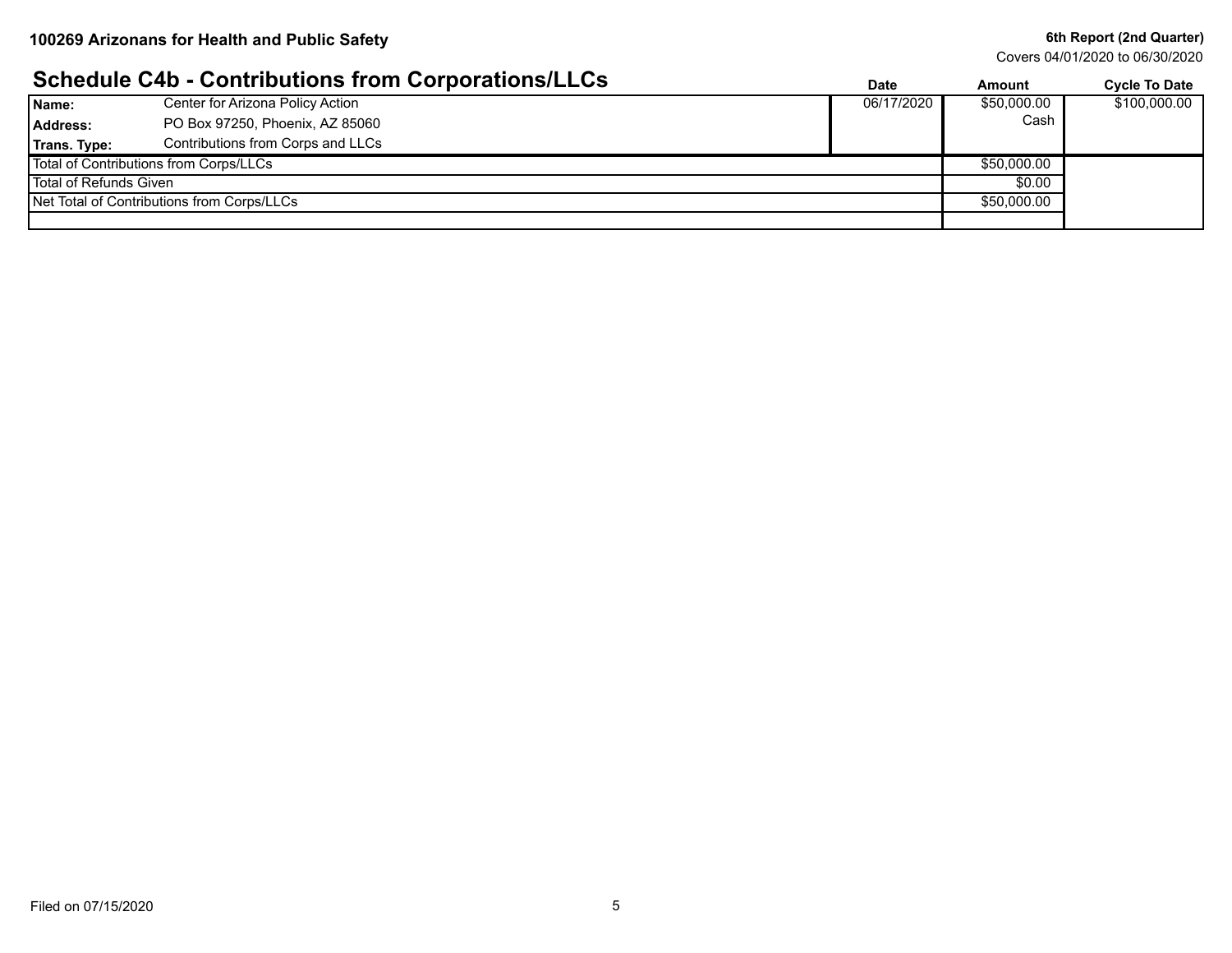Covers 04/01/2020 to 06/30/2020

# **Schedule E1 - Operating expenses**

|                 |                                                         | Pale       | Allivulit  | oyuu iy balu |
|-----------------|---------------------------------------------------------|------------|------------|--------------|
| Name:           | 100 Squared Financial                                   | 04/02/2020 | \$1,500.00 | \$6,727.64   |
| Address:        | 1616 E. INDIAN SCHOOL RD., SUITE 480, Phoenix, AZ 85016 |            | Cash       |              |
| Category:       | Professional Services - Accountant/bookkeeper           |            |            |              |
| Name:           | The Resolute Group                                      | 04/02/2020 | \$5,000.00 | \$21,500.00  |
| <b>Address:</b> | 1616 E Indian School Rd, Ste 480, Phoenix, AZ 85016     |            | Cash       |              |
| Category:       | Professional Services - Consultants                     |            |            |              |
| Name:           | Anedot                                                  | 04/22/2020 | \$1.30     | \$46.90      |
| <b>Address:</b> | 1340 Poydras Street, New Orleans, LA 70122              |            | Cash       |              |
| Category:       | Administration - Bank fees/service charge               |            |            |              |
| Name:           | Anedot                                                  | 04/30/2020 | \$4.30     | \$46.90      |
| <b>Address:</b> | 1340 Poydras Street, New Orleans, LA 70122              |            | Cash       |              |
| Category:       | Administration - Bank fees/service charge               |            |            |              |
| Name:           | 100 Squared Financial                                   | 05/01/2020 | \$1,586.08 | \$6,727.64   |
| <b>Address:</b> | 1616 E. INDIAN SCHOOL RD., SUITE 480, Phoenix, AZ 85016 |            | Cash       |              |
| Category:       | Professional Services - Accountant/bookkeeper           |            |            |              |
| Name:           | The Resolute Group                                      | 05/01/2020 | \$5,000.00 | \$21,500.00  |
| <b>Address:</b> | 1616 E Indian School Rd, Ste 480, Phoenix, AZ 85016     |            | Cash       |              |
| Category:       | Professional Services - Consultants                     |            |            |              |
| Name:           | Anedot                                                  | 05/06/2020 | \$6.60     | \$46.90      |
| <b>Address:</b> | 1340 Poydras Street, New Orleans, LA 70122              |            | Cash       |              |
| Category:       | Administration - Bank fees/service charge               |            |            |              |
| Name:           | Anedot                                                  | 05/08/2020 | \$24.60    | \$46.90      |
| <b>Address:</b> | 1340 Poydras Street, New Orleans, LA 70122              |            | Cash       |              |
| Category:       | Administration - Bank fees/service charge               |            |            |              |
| Name:           | Anedot                                                  | 05/14/2020 | \$5.40     | \$46.90      |
| <b>Address:</b> | 1340 Poydras Street, New Orleans, LA 70122              |            | Cash       |              |
| Category:       | Administration - Bank fees/service charge               |            |            |              |
| Name:           | The Resolute Group                                      | 05/14/2020 | \$1,500.00 | \$21,500.00  |
| <b>Address:</b> | 1616 E Indian School Rd, Ste 480, Phoenix, AZ 85016     |            | Cash       |              |
| Category:       | Professional Services - Consultants                     |            |            |              |
| Name:           | <b>Connect Strategic</b>                                | 05/15/2020 | \$400.00   | \$400.00     |
| <b>Address:</b> | 3930 E Ray Rd, Phoenix, AZ 85044                        |            | Cash       |              |
| Category:       | Professional Services - Consultants                     |            |            |              |
| Name:           | Anedot                                                  | 05/22/2020 | \$2.30     | \$46.90      |
| <b>Address:</b> | 1340 Poydras Street, New Orleans, LA 70122              |            | Cash       |              |
| Category:       | Administration - Bank fees/service charge               |            |            |              |
| Name:           | Anedot                                                  | 05/28/2020 | \$1.30     | \$46.90      |
| <b>Address:</b> | 1340 Poydras Street, New Orleans, LA 70122              |            | Cash       |              |
| Category:       | Administration - Bank fees/service charge               |            |            |              |